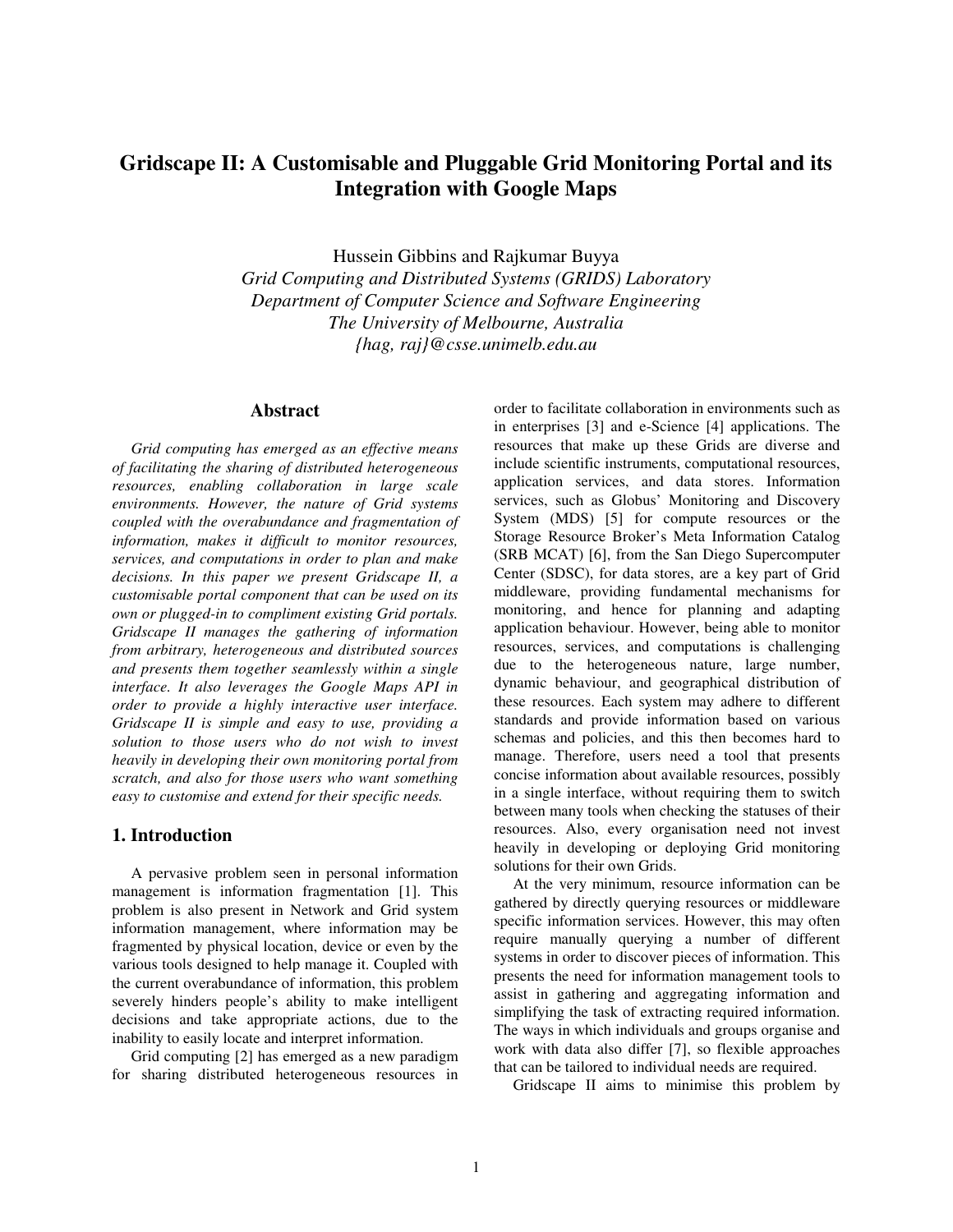assisting in the creation and management of customised Web portals, as a means of providing a single interface to multiple different systems or fragments of information, assisting users in finding the information that is important to them. Gridscape II also aims to:

- Manage diverse forms of resource information from various types of information sources;
- Allow new information sources to be easily introduced;
- Allow for simple portal management and administration;
- Provide a clear and intuitive presentation of resource information in an interactive and dynamic portal;
- Have a flexible design and implementation such that core components can be reused in building new components, presentation of information can be easily changed and a high level of portability and accessibility can be provided.

The remainder of this paper is structured as follows. Section 2 presents a discussion on the strengths and weaknesses of some currently existing solutions, identifying some unsatisfied requirements and areas of improvement to be addressed by Gridscape II. Sections 3 and 4 discuss how Gridscape II fits into the Grid architecture and provide details of its design and implementation. Section 5 illustrates how Gridscape II is used in practice. Finally, Section 6 presents future work and concludes the paper.

### **2. Related work**

Currently, there are a number of solutions that aim to assist in the monitoring of Grid systems. Some of these are successful in their ability to provide detailed low-level system information while the strengths of others are their flexibility and adaptability. Here we discuss a few representative implementations and see how each addresses or fails to address certain issues.

The Grid Monitor of the Advanced Resource Connector (ARC), formally known as the NorduGrid Grid Monitor [8], addresses the problem of providing low level information by processing information provided by MDS and other services and presenting that in a user-friendly interface. One downside to this implementation however, is that it is tailored specifically to the ARC project and is not available to be used to monitor Grid resources other than those that are part of the ARC project and are publishing information to the ARC Information System. Ganglia [9], is a distributed monitoring system that provides detailed information about resources. Unlike the ARC Grid Monitor, Ganglia is a flexible framework that can

be utilised to monitor many types of high-performance computing systems including clusters and Grids. However, there is one caveat, that in order to achieve high levels of scalability and to provide such detailed resource information, Ganglia relies on Gangliaspecific daemons that run on cluster nodes, collect information and send multicast packets to other entities in the system. The problem with this approach is that considerable effort and administrative overhead is required to set up such systems and there are also management issues with resources across various administrative domains where resource owners may resist installation based on certain policies or have preference for other monitoring solutions. MonALISA [10] follows a similar approach to Ganglia and provides a comprehensive monitoring solution with a distributed architecture; however it also suffers from the problem of needing to install monitoring agents on each resource. One of the strengths that MonALISA possesses that the above mentioned systems ignore is an extremely informative user interface that includes a geographical view of resources, making it easy to observe the statuses of large collections of resources at a glance. This improves the user experience and the ability to quickly identify and navigate for required information. A problem with the MonALISA client is that its comprehensive client is a stand-alone Java application that needs to be downloaded and run on the client computer, somewhat reducing its accessibility. GridCat [11] is a Web portal based monitoring system that includes a static map to visualise resources and includes detailed Grid information including job status, however it does not offer a simple means for extending its functionality beyond its current capability, which includes support for Globus, LCG and TerraGrid resources.

More flexible and adaptable solutions are toolkits that assist in the development of Grid portals and work with various types of middleware and information sources. Examples of such toolkits are GridPort [12] and GridSphere Grid Portlets [13]. These toolkits use portlet technology for reusability and aim to support all aspects of Grid systems including job execution, management and resource monitoring. GridPort, which at the time of writing is no longer being actively developed, focuses on providing a toolkit to simplify access to heterogeneous Grid services through a single API. Using their Grid Portal Information Repository (GPIR) architecture, all information is restricted to a common set of attributes of specific schemas in a number of categories such as: jobs, load, status and network latency. This limitation leads to a loss of richness of information through generalisation. Grid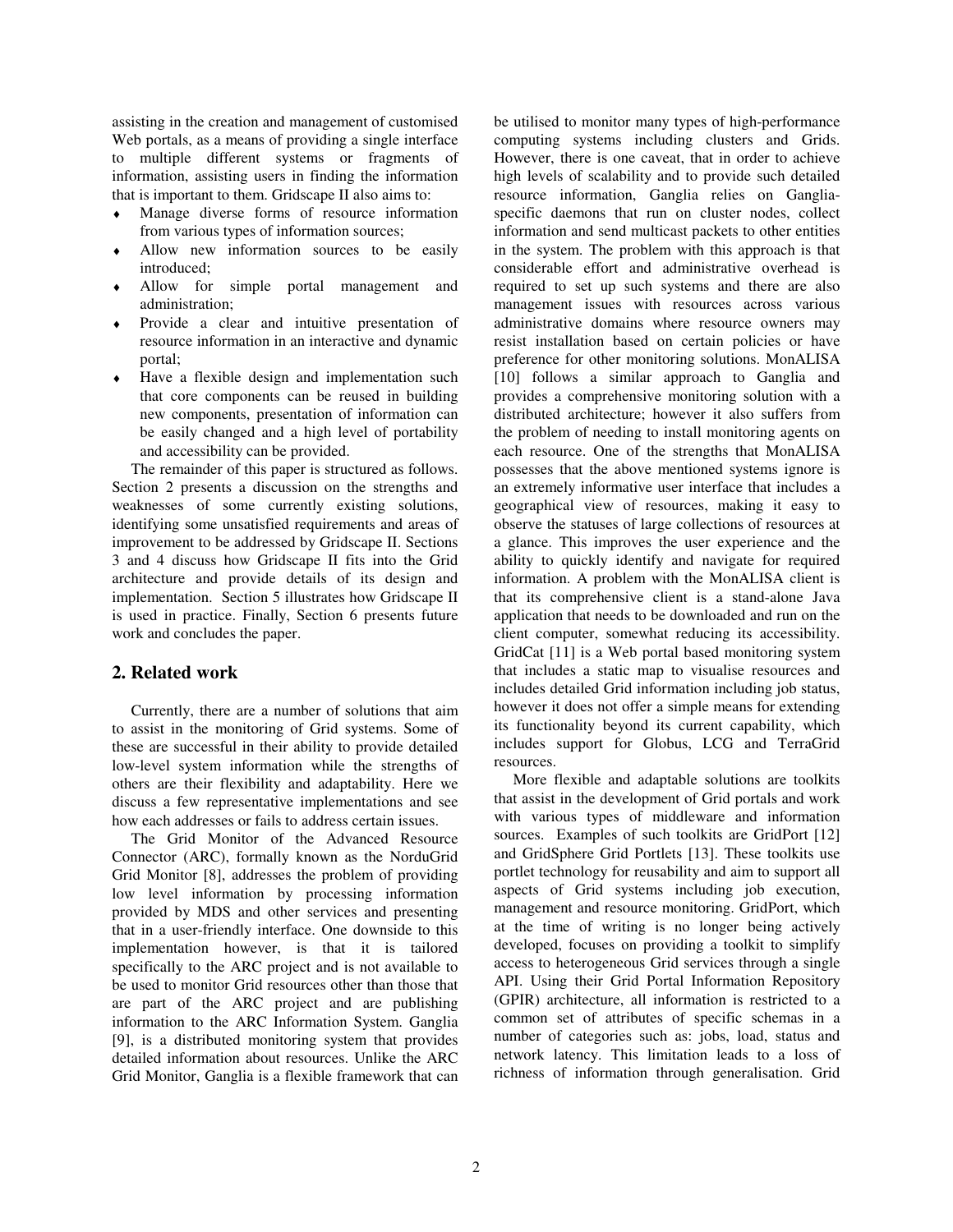Portlets, an extension of the GridSphere portlet framework, provides a service for monitoring Grid resources and supports customisation for multiple different information sources to coexist. The limitations of this implementation are that there is no single collective view of all resources, no geographical visualisation (map interface), and the process of gathering resource information can only be run within a web server thus restricting its flexibility. Also, while these two approaches use portlet technology, they are small components dependant on larger systems. MapCenter [14] is another tool to help create portals with a similar approach and design methodology to Gridscape II. MapCenter however is not portlet based and instead generates static HTML at certain poll intervals. Also, Gridscape II has the ability to query any resource type and customise the presentation of that information within a single view, which is unavailable in MapCenter.

**Gridscape II Contributions:** Both the previous implementation of Gridscape [15] and its successor, the subject of this paper, aim to provide a high-level, userfriendly and highly customisable portal interface in order to present the status of Grid resources. Both leverage existing technology and interact with existing software on Grid resources so no additional installation or configuration of these resources is required. Major improvements over the previous implementation of Gridscape II are that it supports the integration of multiple arbitrary information sources through an extensible design; it provides a simple customisation mechanism to allow it to be enhanced to meet the specific needs of each individual Grid portal. Other improvements are integration with Google Maps, simplified portal administration and the use of portletbased web components which means it can be plugged into existing Grid portals.

# **3. Architecture**

The architecture consists of four main components:

- 1. Gridscape II Core
- 2. Gridscape II Resource Monitor
- 3. Gridscape II Portal
- 4. Interactive Client-Side Map (Google Maps)

The architecture of Gridscape II and its interaction with various Grid resources is shown in Figure 1. The figure identifies the three components that form Gridscape II: the Gridscape II Portal which provides the user interface, the Gridscape II Resource Monitor which gathers information about Grid resources and the Gridscape II Core which is the data model for the system. The other important component is the Google Maps [16] JavaScript interface.

### **3.1. Gridscape II Core (GSC)**

The Gridscape II Core (GSC) is the data model and represents the set of core components which are common to the rest of the system. This includes entities representing resources, location and resource information. The core also provides data access abstraction for accessing and managing Grid resource information. The overall structure of Gridscape II was aimed towards being integrated with a persistent backend so that the updating of resource information and the presentation of that information could be performed by entirely independent entities or separate applications, and so that state information is not kept in the memory of the presentation layer.

### **3.2. Gridscape II Resource Monitor (GSRM)**

The Gridscape II Resource Monitor (GSRM) has the flexibility to query any information source, including Grid middleware such as Globus 2 and Globus 4 [17], Alchemi [18], Unicore [19], XGrid [20], SGE [21] and PBS [22]. Therefore, the GSRM is required to support a number of different protocols in order to gather information from these diverse information sources. The role of the GSRM is to gather information from these various sources and to publish that information for use by other components. The collective set of information becomes the current state of the Grid as seen by Gridscape II, and becomes available as a simple set of information to be utilised by a lightweight presentation layer. The importance of having this independent entity gathering information is that it alleviates the burden from the user interface and makes it easy to extend or create new user interfaces that are only required to present information. It was decided not to create an information reporting agent to be installed on each resource, as this makes initial setup and adding of resources more difficult and often site administrators do not want to install such agents. As a result, Gridscape II can be used in a variety of applications and integrate with various information sources. Custom information gatherers can be created and plugged into the GSRM to enable the gathering of information from any type of information provider.

### **3.3. Gridscape II Portal (GSP)**

The Gridscape II Portal (GSP) provides the user interface for the Gridscape II system. Using portlet technology, Grid resource information is presented to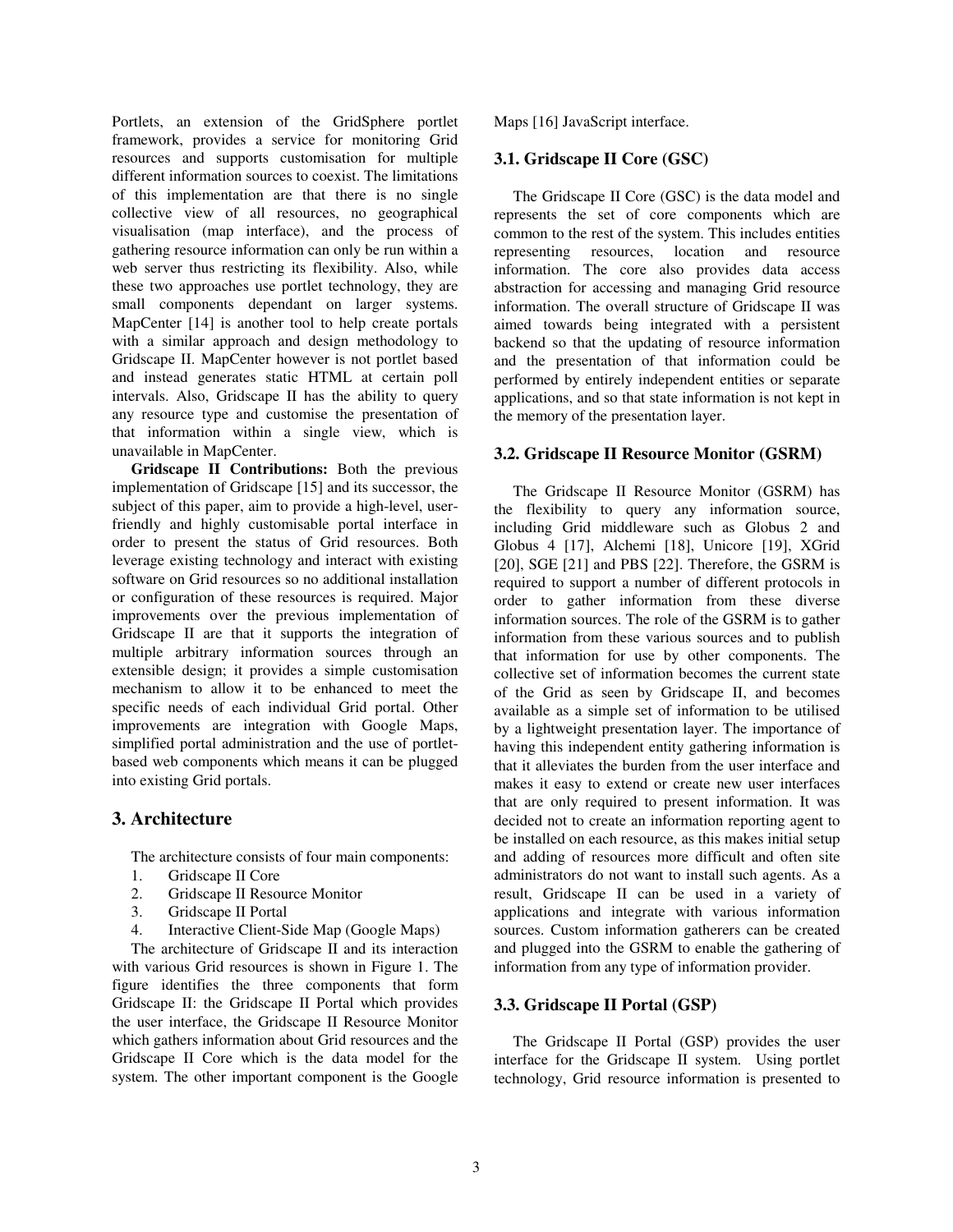

**Figure 1: Gridscape II Architecture** 

the user via their web browser. The portlet implementation also means that the interface can be easily plugged into other portals. To improve the interactivity of the otherwise static HTML interface, the Google Maps API is used to provide a highly interactive view of the globally distributed Grid resources and their positioning around the world. It is also important that the information is made available in a Web environment for increased accessibility and availability, as well as providing an intuitive user interface to enable easy navigation.

### **3.4. Interactive client-side map (Google Maps)**

Google Maps provides an interactive world map on top of which other information, such as the location and properties of Grid resources around the world, is overlayed. The lightweight Javascript-based Google Maps client is downloaded onto the user's machine and runs within the web browser. From the web browser, asynchronous HTTP requests are made to retrieve map tile images from the map server that need to be presented as part of the portal. The asynchronous requests allow the user to zoom and pan around the map, while updating the display seamlessly without requiring an entire page refresh.

### **4. Design and implementation**

The overall design of Gridscape II is aimed towards being structured around enabling a persistent representation of resource information that can be updated without having to run a web server. Another key consideration is to allow the architecture to be flexible enough to support multiple different information sources and allow for easy integration of new source types and also provide a simple way to customise the presentation of the information without requiring changes to source code.

JSR168 [23] compliant portlets are used to implement the Gridscape II portal as a portable and pluggable component which can be integrated into other portals. The Gridscape II web application follows the Model-View-Controller (MVC) Model-2 type architecture [24]. This architecture provides a means of decoupling the logic and data-structures of the application (server-side business logic code) from the presentation components (web pages).

#### **4.1. Gridscape II Core**

The GSC encapsulates the system state (see Figure 2) and acts as the model that represents the data and rules governing access and updates to this data. It consists of a Resource object representing a Grid resource and contains information collected about it in the ResourceInfo object. The Location represents the geographic location of that resource. The GSC is designed as a reusable component which can be used to develop other applications or views that need to work with Gridscape II data. The core is used by both the portal and the resource monitor.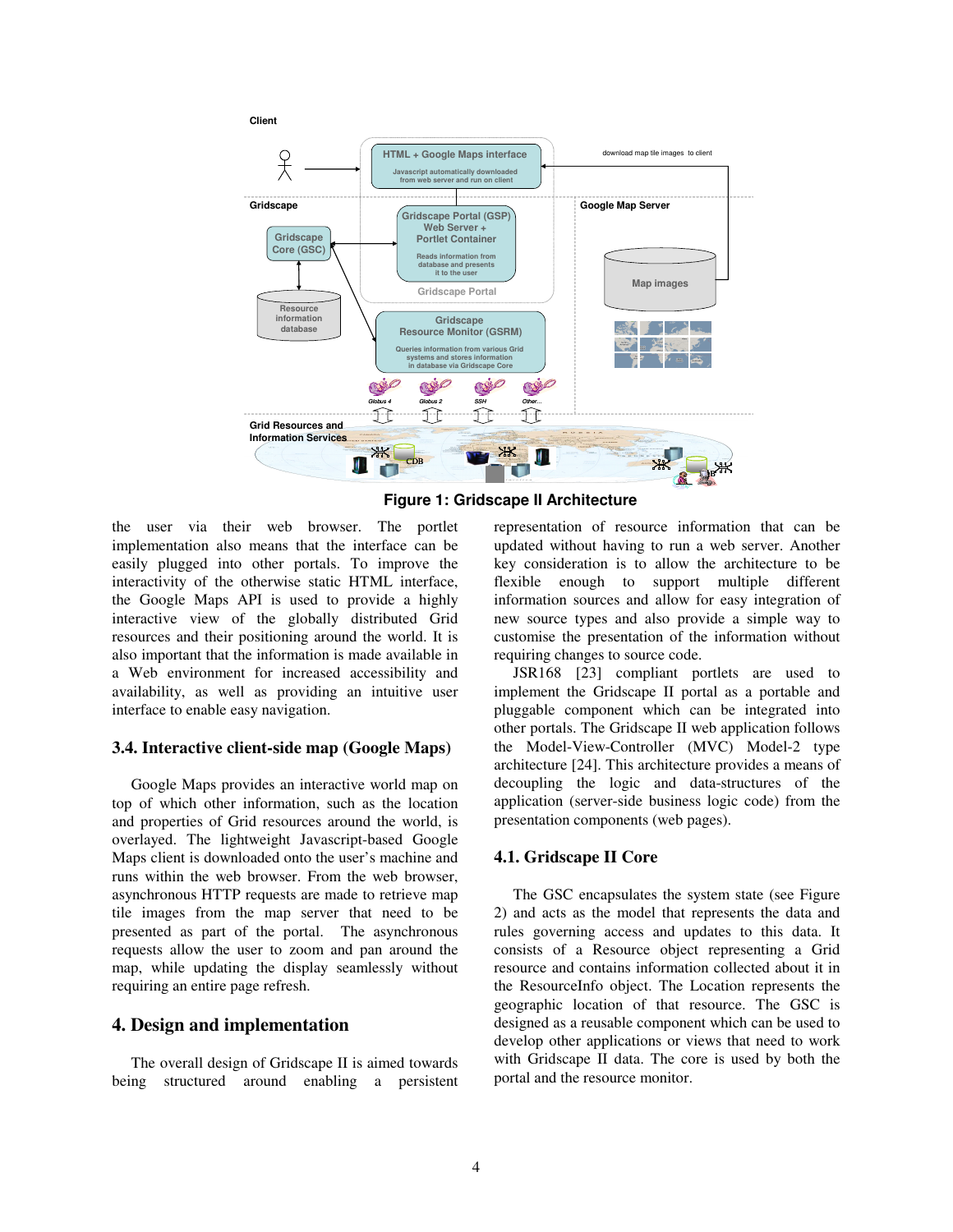

**Figure 2: Gridscape II Core Class Diagram** 

### **4.2. Gridscape II Resource Monitor**

The GSRM, shown in Figure 3, is implemented as a standalone Java application. It consists of the ResourceMonitor class, which is the entry point to the GSRM, and the InfoGatherer interface along with implementations for each supported information service type. The GSRM is run independently of the GSP in order to gather, and publish via the GSC, state information from the various information service resources. When run, the ResourceMonitor will attempt to query each resource on a new thread and then sleep for a specified period of time before attempting to query resources again.

**4.2.1. Information Gatherers.** An Information Gatherer is a plug-in which implements the functionality for gathering information from a certain type of information service. The GSRM queries the GSC for the list of resources and then for each resource, it uses the type property and reflection in order to load the Information Gatherer class that knows how to query that service. This design allows new types of information services to be introduced and used with Gridscape II by simply implementing a new plug-in (Information Gatherer) for that service. Security issues for the various information services needs to be handled by the implementation of the relevant Information Gatherer. For example, with the current Globus implementation, a proxy generated local to the web server via Globus tools is used. Or, if we are using SSH, the username and password to access the resource needs to be provided.



**Figure 3: Gridscape II Resource Manager Class Diagram** 

**4.2.2. Implementing an Information Gatherer.** Introducing a new Information Gatherer is simple and only requires implementing the InformationGatherer interface which consists of a single method: gatherInfo(). The gatherInfo() method is required to query the resource and gather whatever information is necessary and return that information as a ResourceInfo object. The information returned is expected to be returned in XML format within the ResourceInfo object. This data will be stored to the GSC by the GSRM for use later during presentation.

### **4.3. Gridscape II Portal**

Figure 4 shows the two individual portlets that make up the GSP - GridscapeEdit for administrating the Grid resources and portal appearance and GridscapeDisplay for presenting the resource information to users. The portlets control the program flow and prepare the objects to be presented by the JSPs. Each JSP utilises the Google Maps API and contains Javascript code to embed the interactive map interface. They also both use the StyleUtil class to format objects for display at runtime.

**4.3.1. Presenting resource information using XSLT.** eXtensible Stylesheet Language Transformations (XSLT) [25] is a way of transforming XML documents into other XML documents via stylesheets. In the case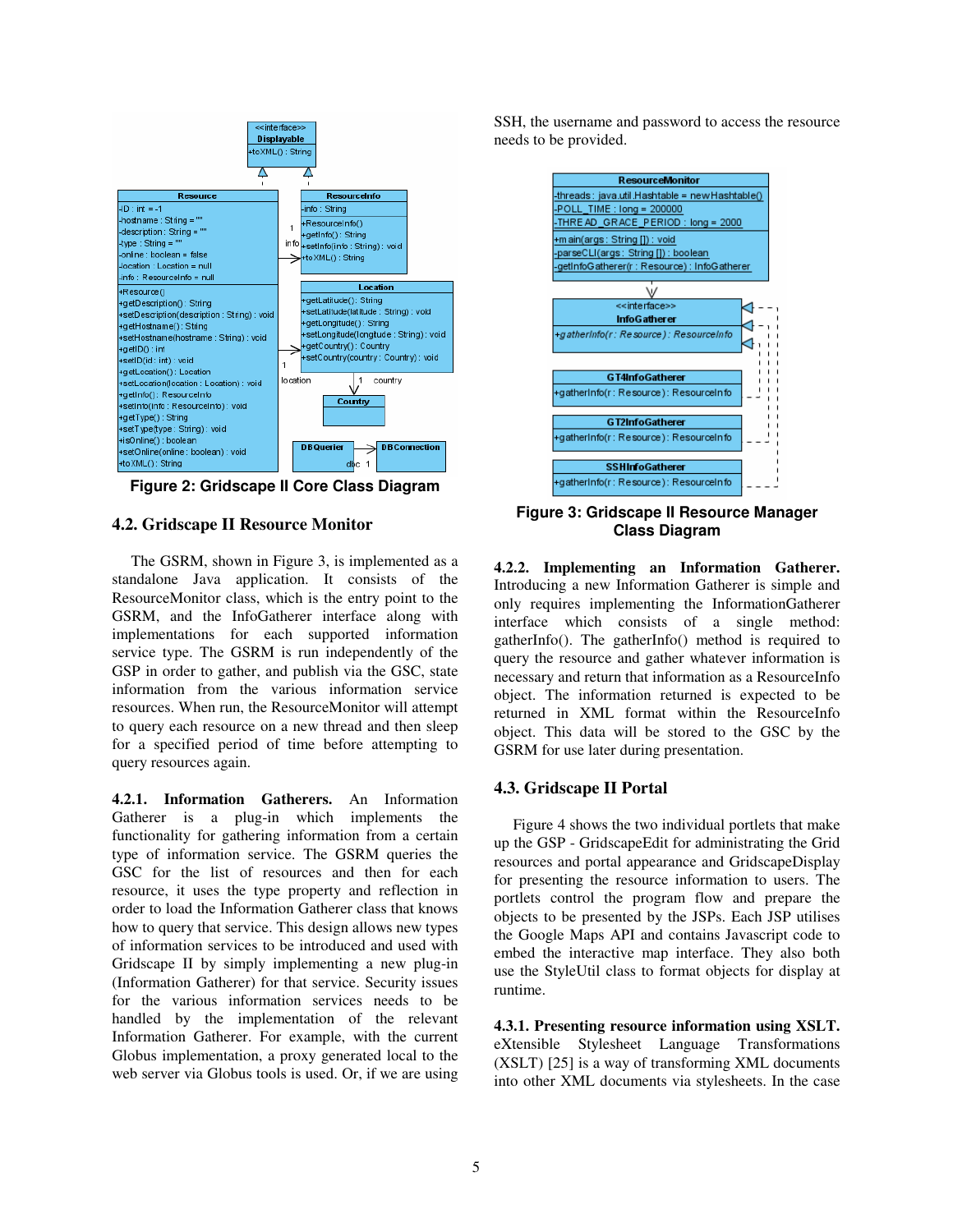

**Figure 4: Gridscape II Portal Class Diagram** 

of Gridscape II, we are transforming the XML data gathered by the GSRM into HTML at runtime for presentation in the Web portal based on the appropriate stylesheet. The stylesheet describes how to access nodes of the source XML document using search patterns in the XPath language [26], and also how that should be transformed based on template tags to form the resulting document.

The benefit of this approach is the flexibility it provides. It means that we can allow the data for each information service to be stored based on any XML schema that is most suitable, and then simply requiring that an XSL document is available to transform that data into HTML that can be presented to the user. Currently Gridscape II requires that two stylesheets are available for each resource type, one for formatting the data to be displayed in the information window popup in the interactive map and another for displaying the information in the list view. The process of presenting resource information is shown in Figure 5. When a request comes in to render the portlet, the list of resources is queried and passed to the presentation layer – a JSP [27]. The JSP iterates through the list of resources to display each resource and makes a call to the helper class StyleUtil in order to perform the XSL Transform and format the information to be presented.

**4.3.2. Google Maps API and AJAX.** The Google Maps API is a free service offered by Google which allows developers to embed interactive maps (Google Maps) in their web sites. These maps display detailed mapping information and satellite imagery and allows interactivity such as panning and zooming of the map. The implementation of Google Maps is based on a web development technique that has recently become popular and has been termed Asynchronous JavaScript and XML or simply AJAX [28]. AJAX is used for making interactive web applications and aims to make web sites feel more responsive by sending

asynchronous requests to a server in the background to retrieve small amounts of data rather than refreshing the entire web page. The way this works for Google Maps, as shown in Figure 6, is that when the map is displayed to the user, a request is made behind the scenes to a map tile server to retrieve the necessary tiles to be displayed, while the user drags the mouse on the map to pan the view, requests are made to the map server to fetch new tiles for the new region of the map to be displayed.



The Google Maps API also allows developers to draw overlays over their maps. These overlays include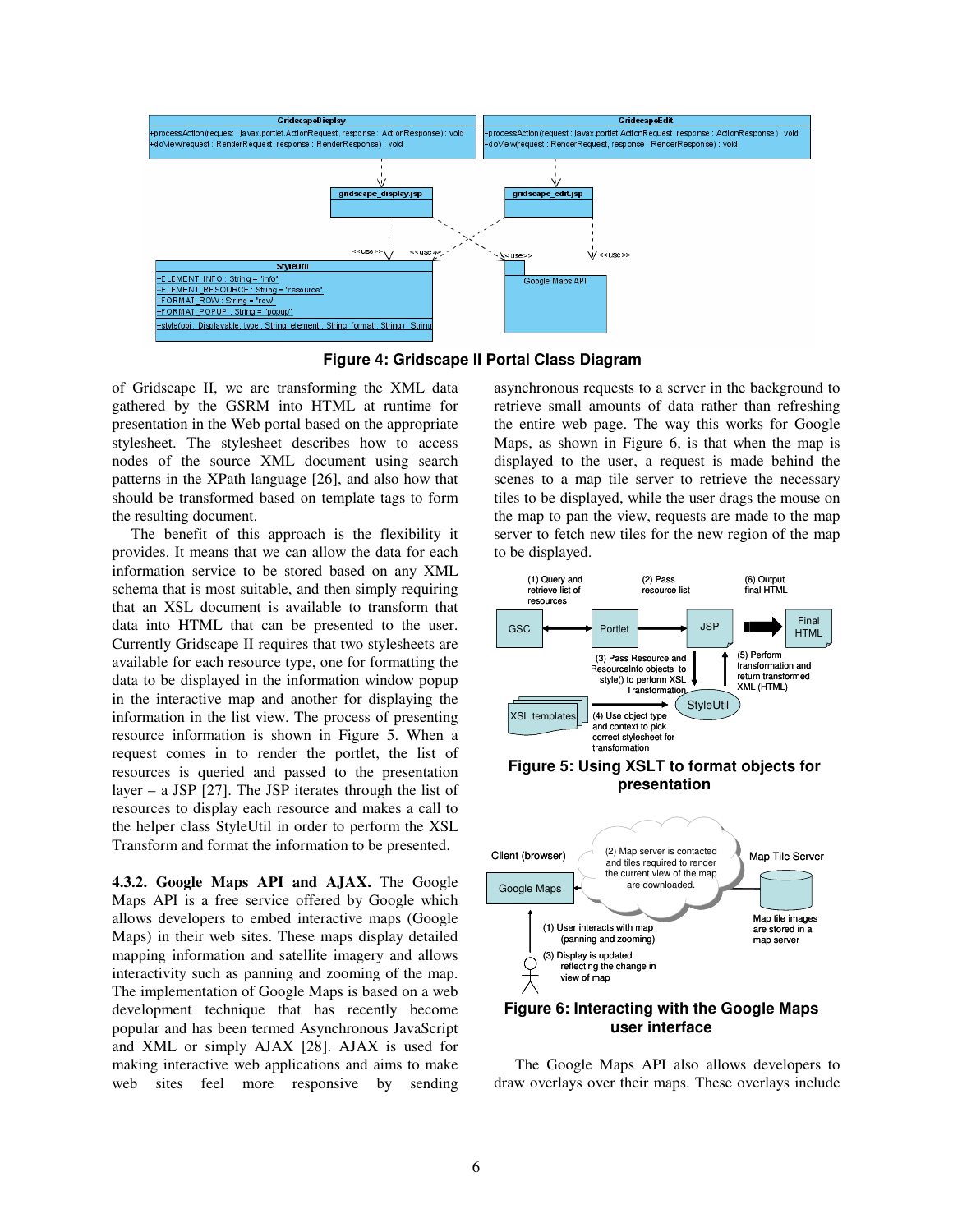markers and paths. Markers are used to show points of interest in the form of an icon on the map. These icons are positioned based on latitude and longitude coordinates. They allow for the ability to pop up an information window above them upon user interaction. This capability is used in Gridscape II to indicate the position of Grid resources, and detailed information about each resource is made available in each marker's information window. Gridscape II dynamically generates JavaScript at runtime to produce markers for each resource. Paths are used to draw lines connecting points on the map.

### **5. Gridscape in practice**

Gridscape II is easily deployed and installed. A simple script is provided to deploy the portlets into a portlet container running in a web server and another script is used to set up the SQL database. No additional software needs to be installed on the resources that are to be monitored. Each information service is queried at a specified poll interval, so communication overhead is controlled by varying the length of the interval.

In the remainder of this section we look at managing and browsing the Gridscape II Portal.

### **5.1. Customising the portal**

The Gridscape II edit portlet allows administration of Grid resources and general presentation details for your portal. Here resources can be added and removed and existing resources' details can be modified. The advanced options allow for customization of the interactive map including its size, the part of the world to focus on and whether users should be allowed to zoom and pan.

**5.1.1. Adding a new resource.** Adding a new resource requires simply entering the hostname and then submitting the form. This will add the new resource to the list of existing resources and select it for editing so that its details can be entered.

**5.1.2. Editing resource details.** To change the properties of a resource, select the desired resource. This will present the properties of that resource in a form allowing them to be modified, as shown in Figure 7. The resource will also be shown as a green marker on the map. The hostname and type must be set correctly for the resources information to be successfully queried by the resource monitor. The location of the resource can be specified by clicking directly onto the map in the desired position. The map

will update by displaying the new position.

**5.1.3. Deleting a resource.** Resources that are no longer part of your Grid can be deleted from the system while selected for editing. This will permanently remove the resource, its marker and all other information that was gathered.

**5.1.4. Advanced customisation.** The advanced customisation options shown in Figure 8, allows the administrator to enter the Google Maps API key for the domain under which Gridscape II will run, which is a necessity when applying Google Maps to any Web site. The appearance and functionality of how the portal will be displayed to users can also be controlled here.

| <b>I</b> hostname<br>belle.cs.mu.oz.au<br>OR.<br>edit<br>new                                       |                                                                                                                      |  |  |  |  |  |
|----------------------------------------------------------------------------------------------------|----------------------------------------------------------------------------------------------------------------------|--|--|--|--|--|
| <b>Edit Resource Details</b>                                                                       |                                                                                                                      |  |  |  |  |  |
| belle.cs.mu.oz.au<br>hostname<br>belle @ cs<br>description<br>GT2 $\vert \mathbf{v} \vert$<br>type | l Australia<br>country<br>click on map to set position<br>144.90966796875<br>latitude<br>longitude -37.7620298857321 |  |  |  |  |  |
| ok, accept changes<br>delete<br>cancel                                                             |                                                                                                                      |  |  |  |  |  |

**Figure 7: Editing resource details** 

| Advanced Customisation |                                                                                                 |        |                    |     |          |  |
|------------------------|-------------------------------------------------------------------------------------------------|--------|--------------------|-----|----------|--|
|                        | google maps key ABQIAAAAeJFzS71bNA89UdYq3lcB_RRyeNfuUeJPfycdlijBK5oAZ7lmAhSyf-M1gdnd2RhTE6AQbqR |        |                    |     |          |  |
|                        | portlet base URL http://gieseking.cs.mu.oz.au:9090/gridscape                                    |        |                    |     |          |  |
| map dimensions         | 490px                                                                                           | н      | 90%                | W   |          |  |
| start position         | 0.0                                                                                             | lat    | 14.604847155053898 | Ing |          |  |
| start zoom level       | 115                                                                                             |        |                    |     |          |  |
| map type               | $C$ <sub>MAP</sub>                                                                              |        | $\circ$ satellite  |     | G HYBRID |  |
| zoom and pan           | C enable                                                                                        |        | $\degree$ disable  |     |          |  |
| toolbar                | $\epsilon$ show                                                                                 |        | $C$ hide           |     |          |  |
| resource list          | $\epsilon$ <sub>show</sub>                                                                      |        | $C$ hide           |     |          |  |
|                        |                                                                                                 | cancel | ok, accept changes |     |          |  |

**Figure 8: Advanced Customisation options** 

#### **5.2. Browsing the portal**

Once customisation is complete the portal can be made available to users via the display portlet shown in Figure 9 The Gridscape II Resource Monitor should also be allowed to run so that the resource information can be gathered and updated for display in the portal.

**5.2.1. Interacting with the map interface.** The map area shows the positions of all resources that have been entered into the Gridscape II portal. The user can interact with this by panning and zooming using the mouse and graphical interface controls. When a resource marker is selected, the information for that resource will be shown in an information window that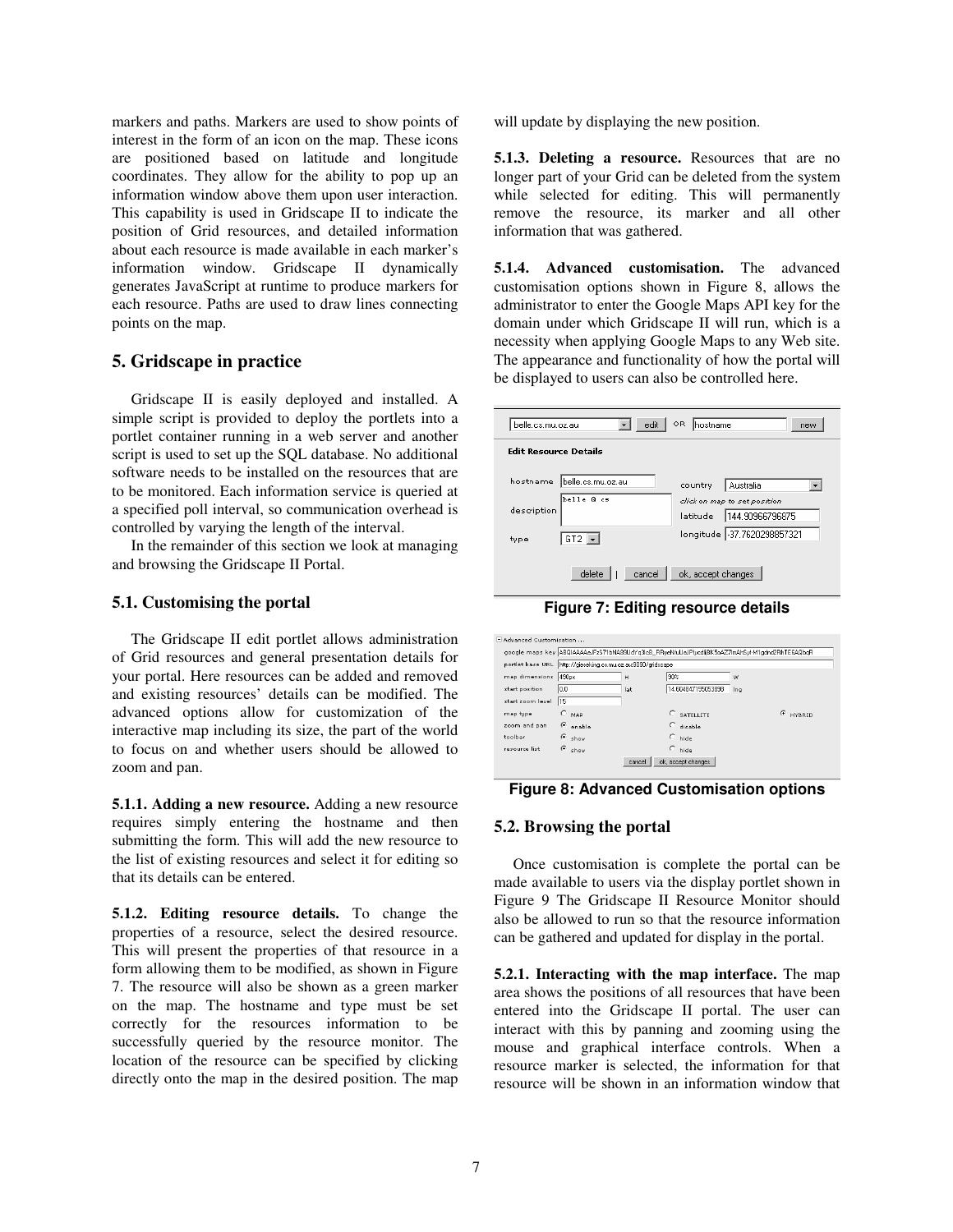

**Figure 9: Gridscape II Display portlet for viewing resource information** 

will pop up above the marker. This information will be specific to the type of information source the user has selected.

**5.2.2. Search toolbar.** A search toolbar is available allowing users to search for specific resources using keywords. The search will look for any information or property that matches the keyword. Only those resources that are found to match will be displayed in the portal.

**5.2.3. Resource list.** The resource list is displayed under the map and lists the properties and a summary of the resource specific information for each resource. This gives the user an overall view of the state of all the resources at a glance.

# **6. Conclusion and future work**

With the overwhelming amount of information about Grid resources available from various different sources, tools such as Gridscape II, which provide a simple mechanism to navigate and view relevant resource information, are required in order to improve our efficiency in working within such environments. There are currently a number of tools designed to monitor very specific details about a single type of resource or project, however, it is difficult for them to be customised and applied in other scenarios or Grids. Gridscape II thus provides a highly flexible solution that allows integration with current and future information sources, as well as providing an easy mechanism for customising what information is to be displayed and how it should be presented. Essentially Gridscape II can be applied in many situations and need not be restricted to any specific middleware or Grid project or even to Grids in general.

We intend to add functionality to Gridscape II that allows it to monitor information regarding execution of Grid applications by integrating it with the Gridbus Broker [29]. We would also like to provide support for a number of existing resource types, such as Alchemi [18], Unicore [19], XGrid [20] or even providing access arbitrary nodes via SSH. Support for other types of resources such as Virtual Organisation systems [2] and data nodes may also be provided.

It is possible for resources to transmit their global positioning coordinates to Gridscape II while they are queried, and this is something currently defined in the GLUE schema [30]. Using this, the global positioning of resources could be more accurately plotted without the need for manual intervention.

Gridscape II is available for download at: http://www.gridbus.org/gridscape

# **7. Acknowledgements**

We would like to acknowledge Google for inspiring the latest version of Gridscape with the release of its Google Maps API, and we would also like to thank Srikumar Venugopal for his thoughts on the implementation of Gridscape II.